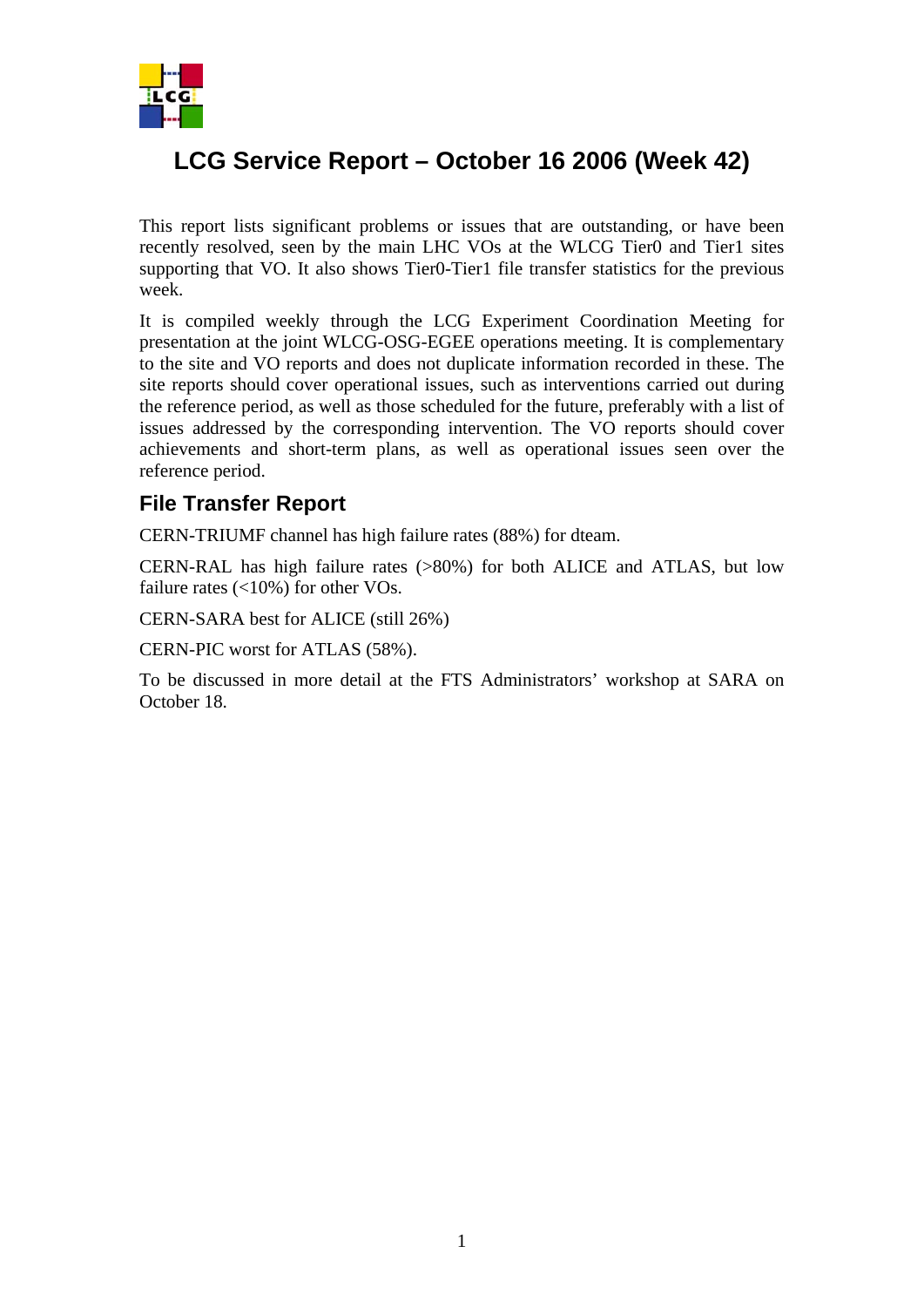| <b>DELLE</b> ort - Mozilla Firefox                                                                                                                                                     |                          |                      |                       |                      |           |                                                           |                         |                                     |                                                                                                         |                                   |                 |                                                  |                                    |
|----------------------------------------------------------------------------------------------------------------------------------------------------------------------------------------|--------------------------|----------------------|-----------------------|----------------------|-----------|-----------------------------------------------------------|-------------------------|-------------------------------------|---------------------------------------------------------------------------------------------------------|-----------------------------------|-----------------|--------------------------------------------------|------------------------------------|
| Edit View Go Bookmarks Tools Help                                                                                                                                                      |                          |                      |                       |                      |           |                                                           |                         |                                     |                                                                                                         |                                   |                 |                                                  |                                    |
| $\bigcup$ $X$                                                                                                                                                                          |                          |                      |                       |                      |           | >>> http://pcitqm02:8081/channel/transfer/week/index.html |                         |                                     |                                                                                                         |                                   |                 |                                                  | $\bullet$ (0) Go $\Box$            |
| Back Forward Reload Stop Home                                                                                                                                                          |                          |                      |                       |                      |           |                                                           |                         |                                     |                                                                                                         |                                   |                 |                                                  |                                    |
| 9 AudioPresenter 9 CERN SMS 9 EDH TR Geneva Weather 9 Conference Rooms 盒 Jamie 图 La Clusaz Weather <sup>Co</sup> sLCG Agendas 9 SIMBA <sup>WA</sup> S WHO perdiem •>> FTS Report Index |                          |                      |                       |                      |           |                                                           |                         |                                     |                                                                                                         |                                   |                 |                                                  |                                    |
|                                                                                                                                                                                        |                          |                      |                       |                      |           |                                                           |                         |                                     | C Search Cost Search News PageRank AV Check Cost AutoLink & Subscribe - C AutoFill Coptions & Highlight |                                   |                 |                                                  |                                    |
|                                                                                                                                                                                        |                          |                      |                       |                      |           |                                                           |                         |                                     |                                                                                                         |                                   |                 |                                                  |                                    |
| <b>Channel Name</b>                                                                                                                                                                    | <b>VO</b><br><b>Name</b> | <b>Total</b>         | Failures Succ. #Fail. | #                    |           | <b>1st Failure</b><br><b>Reason</b>                       | % 1st<br><b>Failure</b> | <b>2nd Failure</b><br><b>Reason</b> | % 2nd Avg.<br><b>Failure Size Duration</b>                                                              | Avg.                              | Avg. Tx<br>Rate | Eff. Tx<br><b>Bytes</b>                          | <b>Tx Bytes</b><br>(GB)            |
|                                                                                                                                                                                        |                          |                      |                       |                      |           |                                                           | <b>Reason</b>           |                                     | <b>Reason (GB)</b>                                                                                      | (sec)                             | (MB/sec)        | (GB)                                             |                                    |
| <b>CERN-TRIUMF</b>                                                                                                                                                                     | <b>[AII]</b>             | 44598                |                       | 71 12851 31747 Other |           |                                                           |                         | 97 Source SRM                       | 3 1.03                                                                                                  | 353.96                            |                 | 3.8 13212.08 13634.85                            |                                    |
|                                                                                                                                                                                        | atlas                    | 11084<br>dteam 33491 | 88                    | 21 8783 2301 Other   |           | 4053 29438 Other                                          |                         | 64 Source SRM<br>99 Source SRM      | 32 1.06<br>0 0.97                                                                                       | 373.48<br>312.78                  | 3.79<br>3.83    |                                                  | 9276.53 9555.51<br>3935.55 4079.34 |
|                                                                                                                                                                                        | ops                      | 23                   | 35                    | 15                   |           | 8 Other                                                   | 100                     |                                     | 0                                                                                                       | 56.33                             | 0.01            | 0.01                                             | 0.01                               |
| <b>CERN-INFN</b>                                                                                                                                                                       | <b>TAIII</b>             | 95912                |                       |                      |           | 59 39583 56329 Dest SRM                                   |                         | 57 Other                            | 37 1.23                                                                                                 | 383.41                            |                 | 3.96 48858.19 49995.09                           |                                    |
|                                                                                                                                                                                        | alice                    | 14546                |                       |                      |           | 15 12418 2128 Dest SRM                                    |                         | 57 Source SRM                       | 34 1.48                                                                                                 | 394.57                            |                 | 4.8 18402.95 18598.46                            |                                    |
|                                                                                                                                                                                        | atlas                    | 56503                |                       |                      |           | 72 16010 40493 Dest SRM                                   |                         | 50 Other                            | 45 1.21                                                                                                 | 478.31                            |                 | 3.3 19404.48 20083.47                            |                                    |
|                                                                                                                                                                                        | cms                      | 10329                | 54                    | 4801                 |           | 5528 Dest SRM                                             |                         | 69 Other                            | 27 2.21                                                                                                 | 339.56                            |                 | 8.5 10629.86 10888.42                            |                                    |
|                                                                                                                                                                                        | dteam                    | 13                   | 23                    | 10                   |           | 3 Dest SRM                                                | 100                     |                                     | $\bf{0}$                                                                                                | 93.7                              | $\mathbf{0}$    | $\mathbf{0}$                                     | $\mathbf 0$                        |
|                                                                                                                                                                                        | <b>Incb</b>              | 14500                | 56                    | 6332                 |           | 8168 Dest SRM                                             |                         | 87 Other                            | 9 0.07                                                                                                  | 155.78                            | 0.56            | 420.9                                            | 424.75                             |
|                                                                                                                                                                                        | ops                      | 21                   | 43                    | 12                   |           | 9 Dest SRM                                                |                         | 56 Other                            | $\bf{0}$<br>44                                                                                          | 109.67                            | 0.01            | 0                                                |                                    |
| <b>CERN-RAL</b>                                                                                                                                                                        | [All]                    | 91332                |                       |                      |           | 55 41137 50195 Source SRM                                 |                         | 54 Other                            | 45 0.92                                                                                                 | 397.07                            | 2.87            |                                                  | 37754.4 37982.14                   |
|                                                                                                                                                                                        | alice<br>atlas           | 7898<br>44554        | 84 <sup>1</sup><br>94 | 1265                 |           | 6633 Other<br>2718 41836 Source SRM                       |                         | 98 Source SRM<br>63 Other           |                                                                                                         | 1 1.86 1751.87<br>37 1.45 1157.85 | 1.21<br>1.76    |                                                  | 2347.17 2384.07<br>3934.06 3955.22 |
|                                                                                                                                                                                        | cms                      | 4817                 | 3 <sup>2</sup>        | 4651                 |           | 166 Dest SRM                                              |                         | 46 Transfer                         | 27 2.54                                                                                                 | 509.99                            |                 | 6.96 11828.74 11978.44                           |                                    |
|                                                                                                                                                                                        | dteam                    | 19545                |                       | 4 18704              |           | 841 Other                                                 |                         | 59 Source SRM                       | 37 0.97                                                                                                 | 365.41                            |                 | 3.52 18201.18 18221.05                           |                                    |
|                                                                                                                                                                                        | <b>Inch</b>              | 14501                |                       | 5 13782              |           | 719 Source SRM                                            |                         | 92 Dest SRM                         | 3 0.1                                                                                                   | 128.01                            | 0.97            | 1443.25                                          | 1443.35                            |
|                                                                                                                                                                                        | ops                      | 17                   | 0                     | 17                   | $\pmb{0}$ |                                                           |                         |                                     | $\boldsymbol{0}$                                                                                        | 26.53                             | 0.01            | 0.01                                             | 0.01                               |
| CERN-SARA                                                                                                                                                                              | <b>TAIII</b>             | 54798                |                       |                      |           | 51 26820 27978 Dest SRM                                   |                         | 87 Other                            | 8 1.32                                                                                                  | 114.67                            |                 | 13.87 35364.66 35434.09                          |                                    |
|                                                                                                                                                                                        | alice                    | 19505                |                       | 26 14405             |           | 5100 Dest SRM                                             |                         | 72 Source SRM                       | 14 1.57                                                                                                 | 117.04                            |                 | 15.82 22576.95                                   | 22603.1                            |
|                                                                                                                                                                                        | atlas                    | 12313                | 51                    | 5975                 |           | 6338 Dest SRM                                             |                         | 73 Other                            | 18 1.16                                                                                                 | 135.84                            | 9.98            | 6957.03                                          | 6993.2                             |
|                                                                                                                                                                                        | dteam                    | 21518                | 72                    |                      |           | 6049 15469 Dest SRM                                       |                         | 98 Other                            | 2 0.96                                                                                                  | 89.97                             | 13.92           | 5810.55                                          | 5817.57                            |
|                                                                                                                                                                                        | <b>Incb</b><br>ops       | 1438<br>24           | 74<br>38              | 376<br>15            |           | 1062 Dest SRM<br>9 Dest SRM                               |                         | 79 Other<br>78 Other                | 15 0.05<br>22<br>$\bf{0}$                                                                               | 87.18<br>52.4                     | 0.8<br>0.02     | 20.12<br>0.01                                    | 20.22<br>0.01                      |
| <b>CERN-CERN</b>                                                                                                                                                                       | [All]                    | 3399                 | 46                    | 1832                 |           | 1567 Source SRM                                           |                         | 61 Dest SRM                         | 19 0.07                                                                                                 | 286.87                            | 0.41            | 132.93                                           | 139.74                             |
| <b>CERN-PIC</b>                                                                                                                                                                        | <b>JAIII</b>             | 53644                |                       | 36 34447             |           | 19197 Dest SRM                                            |                         | 51 Other                            | 36 1.06                                                                                                 | 705.41                            |                 | 1.37 36646.92 37438.91                           |                                    |
|                                                                                                                                                                                        | atlas                    | 31333                |                       |                      |           | 58 13283 18050 Dest SRM                                   |                         | 55 Other                            | 38 1.52 1053 14                                                                                         |                                   |                 | 1.52 20190.99                                    | 20943                              |
|                                                                                                                                                                                        | $\mathbf{cm}\mathbf{s}$  | 4192                 | 3 <sup>2</sup>        | 4058                 |           | 134 Transfer                                              |                         | 78 Source SRM                       | 16 2.55                                                                                                 | 1206.88                           |                 | 2.25 10343.26 10343.26                           |                                    |
|                                                                                                                                                                                        | dteam                    | 5184                 | 3                     | 5033                 |           | 151 Source SRM                                            |                         | 60 Other                            | 40 0.97                                                                                                 | 701.01                            | 1.77            | 4878.91                                          | 4917.27                            |
|                                                                                                                                                                                        | <b>Inch</b>              | 12917                |                       | 7 12055              |           | 862 Source SRM                                            |                         | 93 Dest SRM                         | 4 0.1                                                                                                   | 156.24                            | 0.75            | 1233.76                                          | 1235.37                            |
|                                                                                                                                                                                        | ops                      | 18                   | 0                     | 18                   | $\bf{0}$  |                                                           |                         |                                     | $\bf{0}$                                                                                                | 78.78                             | 0.01            | $\bf{0}$                                         | $\mathbf 0$                        |
| CERN-ASCC                                                                                                                                                                              | [All]                    | 42570                |                       |                      |           | 32 28763 13807 Dest SRM                                   |                         | 61 Other                            | 22 1.34 1290.51                                                                                         |                                   |                 | 1.12 38669.57                                    | 40334.2                            |
| CERN-IN2P3<br><b>CERN-BNL</b>                                                                                                                                                          | <b>JAII</b>              | 75958                |                       | 24 58091             |           | 17867 Other                                               |                         | 62 Dest SRM<br>52 Other             | 20 1.17<br>33 0.62                                                                                      | 265.96<br>205.58                  |                 | 6.34 67925.88 67925.88<br>4.63 32432.14 32544.34 |                                    |
| CERN-GRIDKA                                                                                                                                                                            | [All]<br><b>IAII</b>     | 65909<br>85855       |                       | 19 69471 16384 Other |           | 21 52155 13754 Source SRM                                 |                         | 46 Source SRM                       | $44$ 0.9                                                                                                | 329.99                            |                 | 4 62620.69 62908.07                              |                                    |
| CERN-FNAL                                                                                                                                                                              | JAII                     | 17963                |                       | 6 16951              |           | 1012 Transfer                                             |                         | 89 Other                            | 8 <br> 0                                                                                                | 339.21                            | $\bf 0$         | 0                                                | $\pmb{0}$                          |

## **Site Action List**

| <b>CERN</b> | <b>ALICE</b> |
|-------------|--------------|
|             | <b>ATLAS</b> |
|             | <b>CMS</b>   |
|             | LHCb         |
| <b>BNL</b>  | <b>ATLAS</b> |
| <b>ASGC</b> | <b>ATLAS</b> |
|             | <b>CMS</b>   |
| <b>CNAF</b> | <b>ALICE</b> |
|             | <b>ATLAS</b> |
|             | <b>CMS</b>   |
|             | <b>LHCb</b>  |
| <b>LYON</b> | <b>ALICE</b> |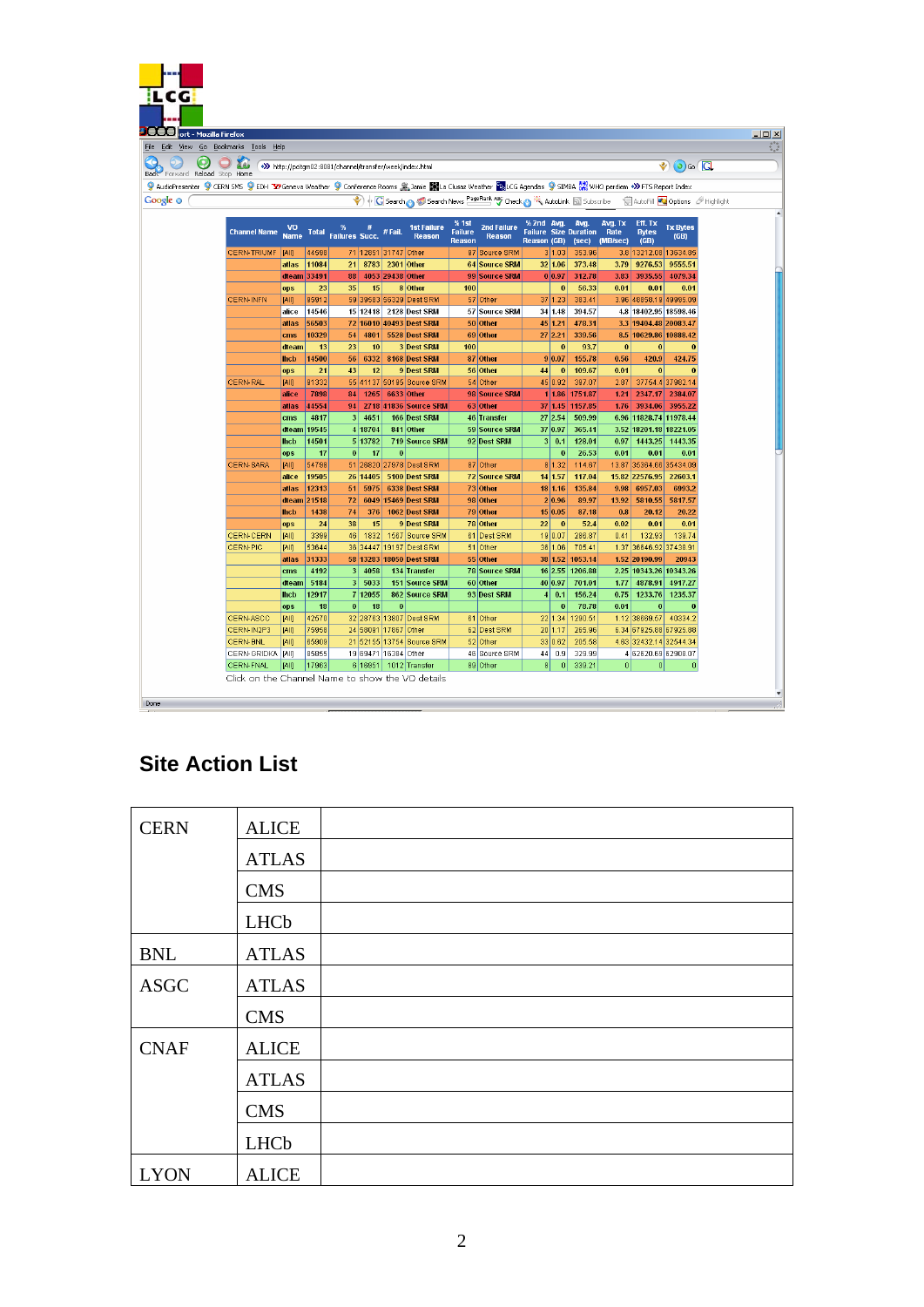|             | <b>ATLAS</b> |                                                                                                                                                                                                                                                                                                                                                                                   |
|-------------|--------------|-----------------------------------------------------------------------------------------------------------------------------------------------------------------------------------------------------------------------------------------------------------------------------------------------------------------------------------------------------------------------------------|
|             | <b>CMS</b>   |                                                                                                                                                                                                                                                                                                                                                                                   |
|             | LHCb         |                                                                                                                                                                                                                                                                                                                                                                                   |
| <b>FZK</b>  | <b>ALICE</b> |                                                                                                                                                                                                                                                                                                                                                                                   |
|             | <b>ATLAS</b> |                                                                                                                                                                                                                                                                                                                                                                                   |
|             | <b>CMS</b>   |                                                                                                                                                                                                                                                                                                                                                                                   |
|             | LHCb         |                                                                                                                                                                                                                                                                                                                                                                                   |
| <b>PIC</b>  | <b>ATLAS</b> |                                                                                                                                                                                                                                                                                                                                                                                   |
|             | <b>CMS</b>   |                                                                                                                                                                                                                                                                                                                                                                                   |
|             | LHCb         |                                                                                                                                                                                                                                                                                                                                                                                   |
| <b>RAL</b>  | <b>ALICE</b> |                                                                                                                                                                                                                                                                                                                                                                                   |
|             | <b>ATLAS</b> |                                                                                                                                                                                                                                                                                                                                                                                   |
|             | <b>CMS</b>   |                                                                                                                                                                                                                                                                                                                                                                                   |
|             | LHCb         |                                                                                                                                                                                                                                                                                                                                                                                   |
| <b>SARA</b> | <b>ALICE</b> |                                                                                                                                                                                                                                                                                                                                                                                   |
|             | <b>ATLAS</b> | Follow-up on LFC service instability. Related to bug in old<br>Oracle version. Proposed to upgrade to LFC 1.5.10. Also,<br>the special grid mapfile used by LFC/DPM was not<br>generated for this server. So requests coming with a VOMS<br>proxy were ok, while requests coming with a grid proxy<br>were rejected with this error message. SARA will fix their<br>grid mapfile. |
|             |              | SARA: LFC 1.5.10 has just been through certification and<br>has not been released yet. As soon as it is released we will<br>install it. In the meantime a watchdog script monitors the<br>LFC and restarts it when necessary.                                                                                                                                                     |
|             |              | There has been a LFC grid-mapfile issue related to ATLAS<br>several weeks ago. This was related to a user that was in<br>voms.cern.ch but not in lcg-voms.cern.ch. This has been<br>fixed several weeks ago. Last week there was an issue that<br>has also been fixed but that involved only dteam.                                                                               |
|             | LHCb         | NIKHEF/SARA dCache/network issue still to be resolved in<br>production. 9 Oct. Roberto spoke to Ron at EGEE '06 and<br>this should be resolved 2-3 weeks from that time.                                                                                                                                                                                                          |
|             |              | SARA: This problem should be fixed in dCache 1.7.0 which<br>we will install soon.                                                                                                                                                                                                                                                                                                 |